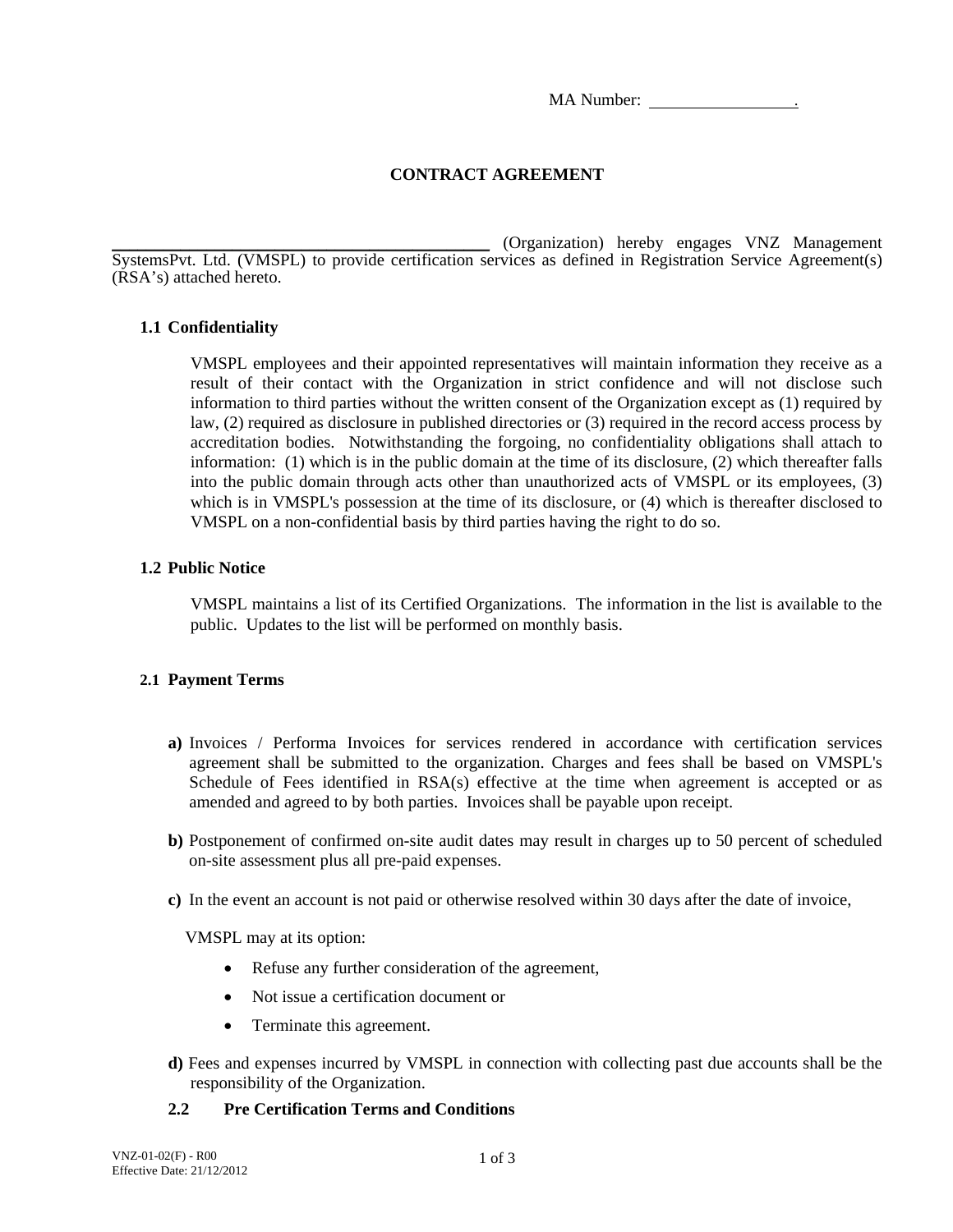- a) The Organization agrees to comply with relevant provisions of ISO 9001/ ISO 14001/ OHSAS 18001 standard requirements, with the requirements for certification – granting, maintaining, reducing, extending, suspending, withdrawing certification and re-certification as specified in Certification Rules
- b) The accreditation body can select any accredited client for witness audit. The client shall permit for the witness audit and allow the accreditation body assessor's to assess the competency of the VMSPL auditor. There shall be no additional charges for witness audit and logistic expenses shall be borne by VMSPL.
- c) Due to any circumstances whatsoever, VMSPL can visit the client any time and if this visit is not for the purpose of Surveillance or follow-up audit, then no fees shall be charged.
- d) When requested, Organization shall make available all documents including complaint and related matters to VMSPL.
- e) VMSPL shall not be liable for any loss or damage due to any failure or delay in performance of this agreement resulting from any cause beyond our reasonable control, compliance with applicable regulations or directive of national, state or local governments is the responsibility of the client.
- f) Client will agree to ensure that the auditors/ assessors are properly briefed about health, safety and other necessary safety hazards that they may encounter during the audits. Client will be responsible for providing them with the personnel protective / safety equipment during the audits.
- g) This agreement shall become a contract between the Organization and upon its acceptance, in VMSPL the space below by VMSPL and the Organizations' authorized representative. This agreement, upon such acceptance, is mutually agreed to contain all and the only agreements between VMSPL and the Organization, and that no representative or representative from either party has made any statements, representations or arguments, verbal or written, which contradicts or adds to this agreement. VMSPL reserves the right to make revisions to the contract and to issue a new agreement, which will become a contract between the Organization and VMSPL when accepted by both parties. Except as otherwise provided herein, both VMSPL and the Organization may terminate this agreement without cause upon written notice of such termination within thirty days prior to the date of such termination with the exception that accrued fees shall be payable in accordance with the terms contained herein.
- h) Any statutes of limitations not withstanding, the Organization agrees that its right to bring or assert against VMSPL any and all claims, demands, or proceedings, whether in arbitration or otherwise, shall be waived unless notice is received by VMSPL within thirty days after the Organization has taken notice of or should reasonably have been expected to have had notice of the basis for such claims; but it should be within ninety days of the service provided by VMSPL. Any arbitration or legal proceedings shall be treated as time barred/null and void if notice is not received by VMSPL within 90 days of its providing service on the basis of which the organization is seeking claim.
- i) Travel expenses of Assessment staff will be charged at actual from our nearest office. Boarding and lodging expenses shall be charged at actual where the assessment staff is required to travel overnight.
- j) The Certification process shall be initiated after the acceptance of this agreement.